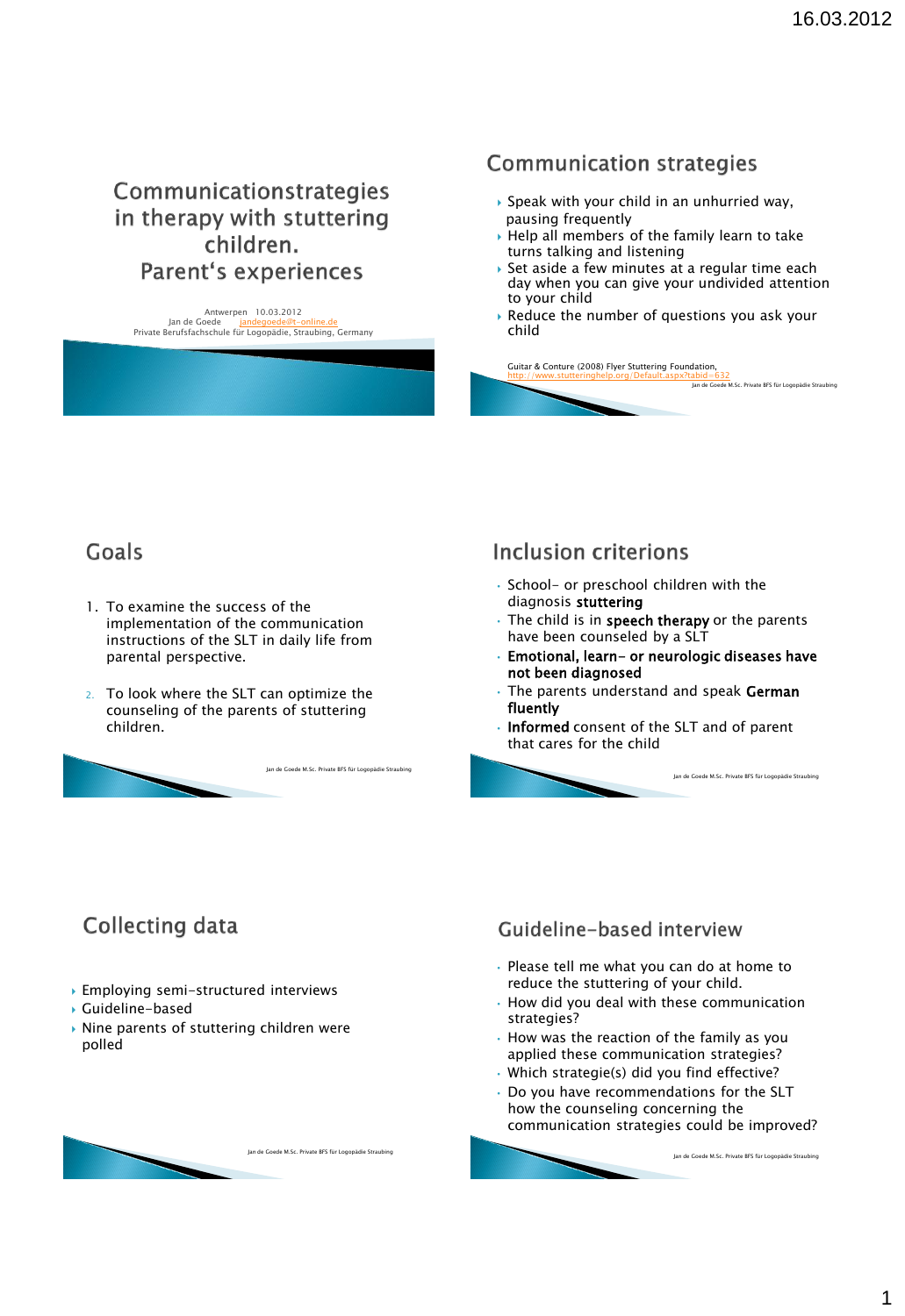# Data analysis

- A code tree (MAXQDA)
- Typology
- ▶ 6 categories
- ▶ 4 prototypes

## Categories

- Attitude of parents towards the advice
- Cooperativeness
- Realization of the communication strategies
- $\blacktriangleright$  Initiative to choose communication strategies
- Influence of the environment
- Risk estimation



|                                 | Insecure     | Grateful         | Skeptical                                              | Resigned |
|---------------------------------|--------------|------------------|--------------------------------------------------------|----------|
| <b>COOPERATIVENESS</b>          |              |                  |                                                        |          |
| <b>High</b>                     | Int. $2.4$   | Int. 3.2, 5      |                                                        |          |
| Medium                          | Int.1        | Int. 3.1         |                                                        |          |
| Low                             |              |                  | Int. 7, 8                                              |          |
| None                            |              |                  |                                                        | Int.6    |
| <b>REALIZATION OF THE</b>       |              |                  |                                                        |          |
| <b>COMMUNICATION STRATEGIES</b> |              |                  |                                                        |          |
| Consequent                      |              | Int. 3.1, 3.2, 5 |                                                        |          |
| Persevere                       | Int. 1, 2, 4 |                  |                                                        |          |
| Desultory                       |              |                  | Int. 7, 8                                              |          |
| Unable                          |              |                  |                                                        | Int.6    |
| <b>INITIATIVE TO CHOOSE</b>     |              |                  |                                                        |          |
| <b>COMMUNICATION STRATEGIES</b> |              |                  |                                                        |          |
| <b>Parents</b>                  | Int. 1, 2, 4 |                  |                                                        |          |
| SLT.                            |              | Int. 3.1, 3.2, 5 |                                                        | Int.6    |
| Parents and SLT                 |              |                  | Int. 7, 8                                              |          |
| <b>INFLUENCE OF THE</b>         |              |                  |                                                        |          |
| <b>ENVIRONMENT</b>              |              |                  |                                                        |          |
| Implicit inhibitory             |              |                  |                                                        | Int.6    |
| <b>Explicit inhibitory</b>      | Int. $1, 2$  |                  | Int. 7, 8                                              |          |
| Implicit facilitative           | Int.4        | Int. 3.1         |                                                        |          |
| <b>Explicit facilitative</b>    |              | Int. 3.2.5       |                                                        |          |
| <b>RISK ESTIMATION</b>          |              |                  |                                                        |          |
| High                            | Int. 1, 2, 4 | Int. 3.1.5       |                                                        |          |
| Low                             |              | Int. 3.2         | Int.8                                                  |          |
| <b>Very low</b>                 |              |                  | Int.7                                                  | Int.6    |
| ۰.                              |              |                  | Jan de Goede M.Sc. Private BFS für Logopädie Straubing |          |

## Typology

#### Results. After the data analysis, four different prototypes were identified:

- "The responsible": often insecure
- "The obedient": glad about advice
- 
- "The impersonal": skeptical, desultory - "The resigned": resignation, refusing
- 
- 

Jan de Goede M.Sc. Private BFS für Logopädie Straubing

Jan de Goede M.Sc. Private BFS für Logopädie Straubing

## Anamnesis

- What is the attitude of the parent towards change of behavior?
- ▶ Find out the self-efficacy of the parents: Can and will the parent cooperate and participate actively?
- $\rightarrow$  How does the parent estimate the risks of the speech problem?
- How does the parent describe the influence of the environment?

Jan de Goede M.Sc. Private BFS für Logopädie Straubing

## What has to be done? Tips for the SLT

#### The responsible: often insecure

- Choose a client-orientated attitude, verbalize emotions
- Have a curious attitude: Ask questions
- Use a solutions-orientated approach
- Enable a change of perspective: Not only the recommended strategy is important, but also the experience of the other members of the family

Büttner & Quindel, Gesprächsführung und Beratung, 2005, Springer Verlag